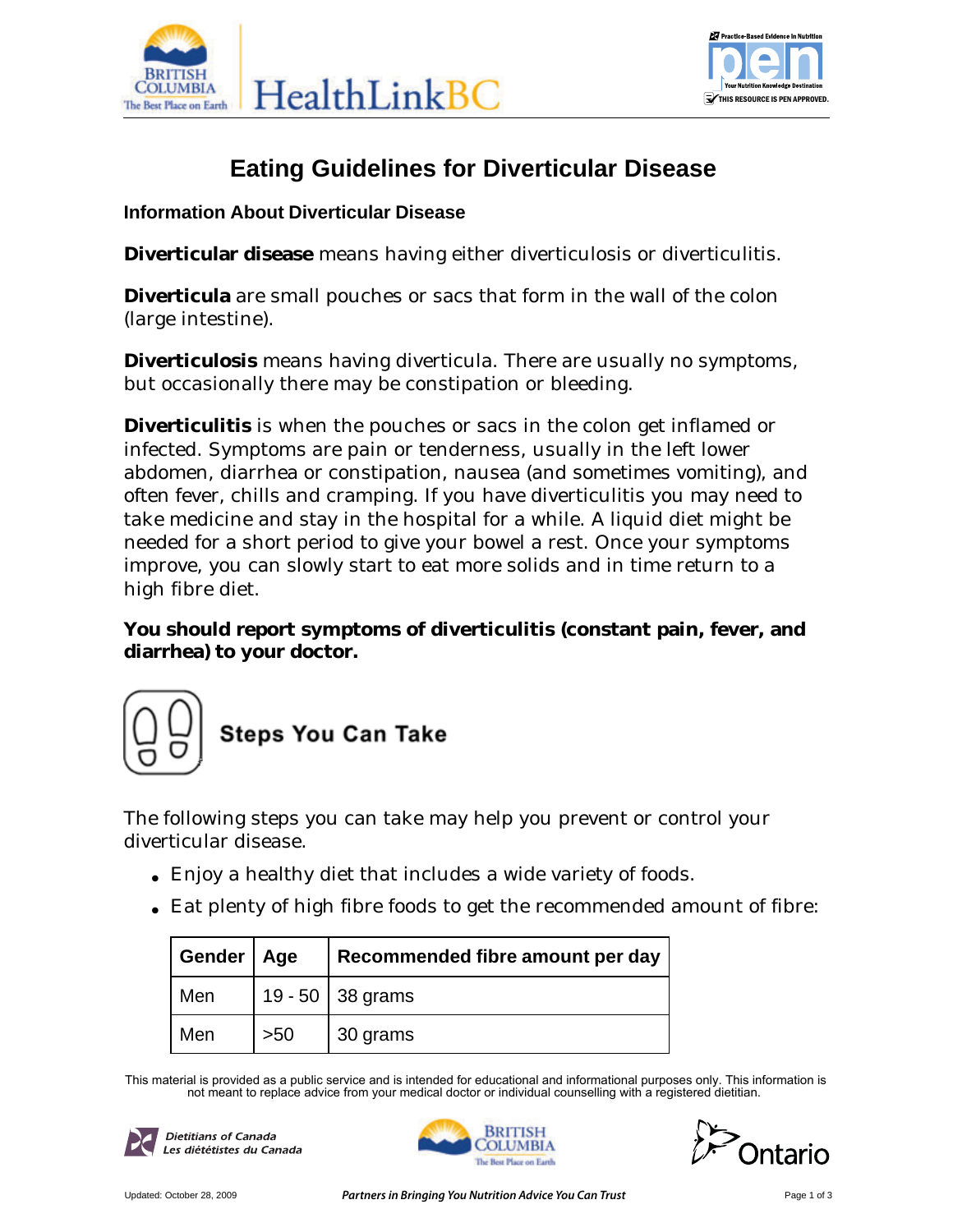



| Gender   Age  | Recommended fibre amount per day |
|---------------|----------------------------------|
|               | Women   19 - 50   25 grams       |
| Women $  >50$ | $\vert$ 21 grams                 |

- The kind of fibre in fruits and vegetables may prevent diverticula from forming and may make symptoms of diverticular disease less severe. (Fibre will not repair diverticula that you already have.) Aim for 7 to 10 servings a day of vegetables and fruits to help you get enough fibre.
- Other foods that are high in fibre include: whole grain and bran cereals, whole grain bread, crackers and noodles, brown rice, and lentils and dried beans.
- Add high fibre foods slowly and a little at a time. Adding too much fibre all at once can cause gas and cramping.
- Drink 6 to 8 cups  $(1.5 \text{ to } 2 \text{ L})$  of water each day. Fibre draws water into your stools to keep them soft, bulky and helps them pass easily. Without liquids, fibre does not work properly.
- It is often recommended that people with diverticular disease avoid seeds, nuts, corn, popcorn and tomatoes, but there is no proof that this is needed or helpful.
- If you like red meat, you can include this as part of your healthy diet in portions suggested on "Eating Well with Canada's Food Guide" . www.healthcanada.gc.ca/foodguide, but also try other choices like fish, poultry, tofu, lentils and dried peas and beans. Some evidence suggests that eating large amounts of red meat might increase the risk of diverticular disease, but this has not been proven.
- Exercise regularly. In particular, intense exercise like running or jogging, combined with a high fibre diet, may help to lower the risk of diverticular disease. Follow the recommendations for your age in Canada's Physical Activity Guide, http://www.phac-aspc.gc.ca/pauuap/fitness/downloads.html.

This material is provided as a public service and is intended for educational and informational purposes only. This information is not meant to replace advice from your medical doctor or individual counselling with a registered dietitian.



**Dietitians of Canada** Les diététistes du Canada